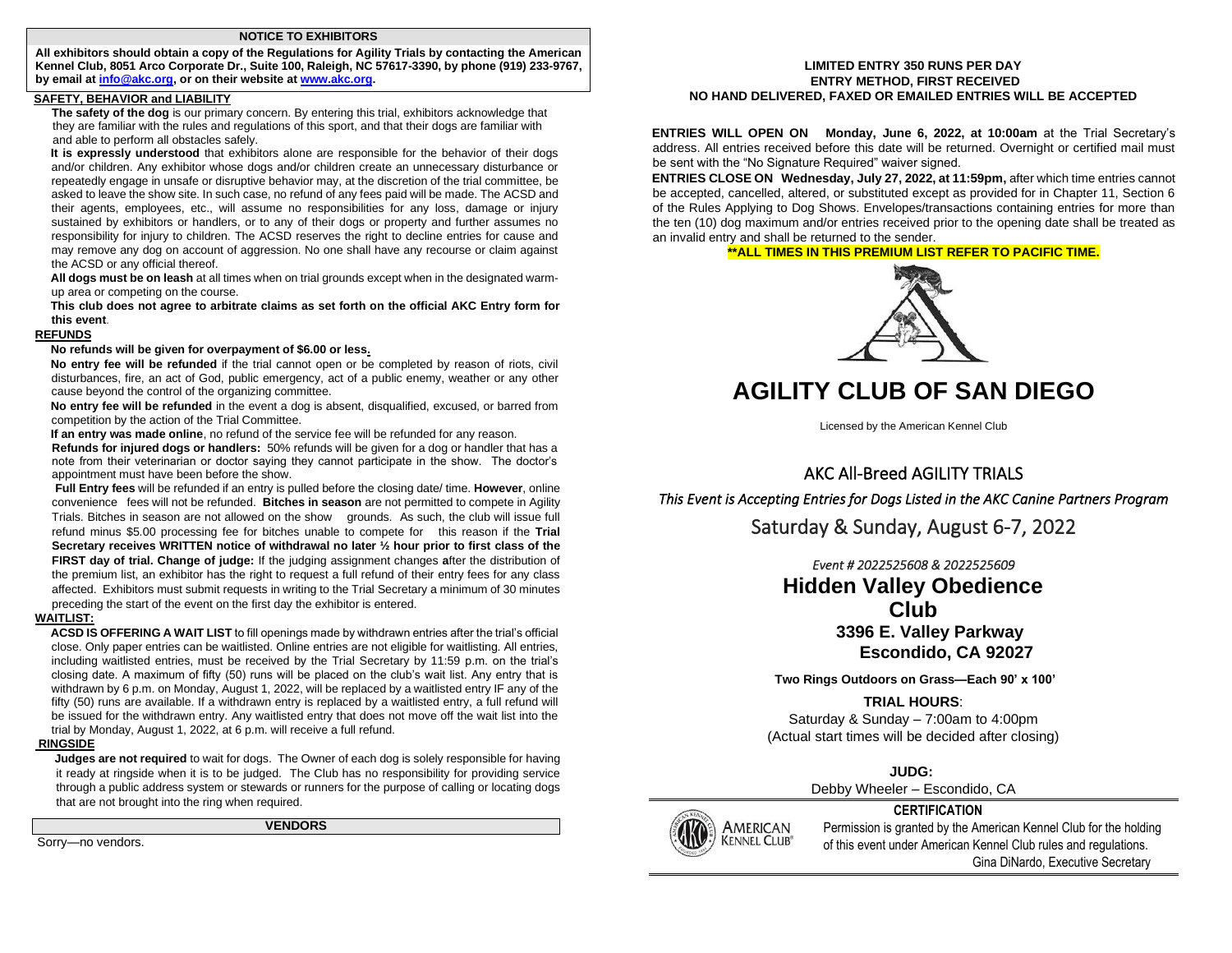| OFFICERS OF THE AGILITY CLUB OF SAN DIEGO |                                         |  |  |  |
|-------------------------------------------|-----------------------------------------|--|--|--|
| President                                 |                                         |  |  |  |
|                                           | <b>Bobbie Sevier</b>                    |  |  |  |
|                                           |                                         |  |  |  |
|                                           | Shelley Bakalis.                        |  |  |  |
| <b>TRIAL CHAIRPERSON</b>                  | <b>TRIAL SECRETARY</b>                  |  |  |  |
|                                           |                                         |  |  |  |
| <b>Shelley Bakalis</b>                    | <b>Lynda Tjarks Agility Productions</b> |  |  |  |
| 10887 Poyntell Cit.                       | 31344 Sherman Rd., Menifee, CA 92584    |  |  |  |
| San Diego, CA 92131                       |                                         |  |  |  |
| 858-536-8853                              | Phone: 951-813-8667                     |  |  |  |
|                                           | <b>Call between 9am-7pm Only Please</b> |  |  |  |
| shelley@sea-hunt.net                      | <b>Email</b> Agilesam@gmail.com         |  |  |  |
|                                           | <b>Premiums &amp; online entries:</b>   |  |  |  |
|                                           | www.LyndaTiarksAgility.com              |  |  |  |

#### **EVENT COMMITTEE**

Shelly Bakalis, Patti Bott, Bobbie Sevier, Susanne Glasgow, Jeanette Daigle and all Members of ACSD in attendance

**JUDGE** 

**Debby Wheeler 2400 W Valley Pkwy, Spc 95 Escondido, CA 92029-403**

Saturday – All STD, Premier STD, JWW & FAST Sunday – All STD, JWW, Premier JWW & T2B

#### **VETERINARIAN ON CALL**

**Animal Urgent Care of Escondido 760-738-9600 2430 S. Escondido Blvd. #A Escondido, CA 92025** 

**Directions:** From site, go RIGHT on E. Valley Pkwy. Turn LEFT on Bear Valley Parkway. Go RIGHT onto San Pasqual Valley Rd. Turn LEFT onto E 17<sup>th</sup> Ave. Turn LEFT only S Centre City Pkwy. Turn LEFT off of ramp onto Citracado. Vet is on Left (SE corner of Citracado and S. Escondido Rd)

**Exhibitors should follow their veterinarian's recommendations to assure their dogs are free of internal and external parasites, any communicable diseases and have necessary vaccinations.** 

#### **MEASURING & JUMP HEIGHT CARD INFORMATION**

When filling out the entry form, there is a new section at the top of the form for exhibitors to designate whether your dog has a valid jump height card or if your dog needs to be measured. Please check the appropriate box so that the Trial Secretary knows whether to include your dog on the *Dogs To Measured List*. It is no longer required that you submit a copy of your dog's jump height card with your entry form or show it during the day of show check-in. However, it is the sole responsibility of the exhibitor to have their original, official jump height card or temporary jump height form at each trial to present upon request. Additionally, if a measurement is necessary, it is the exhibitor's responsibility to have their dog measured prior to running. *Regulations for Agility Trials, Chapter 2, Section 4.* 

### **MOVE-UPS**

**All pre-show move ups** must be received by 6pm, Monday, Aug. 1, 2022. AKC requires moveups to be in writing. You may send an email for a move-up to agilesam@gmail.com with your name, your dog's call name, the name & date of the trial and what class you want the dog to be moved to. If you miss the deadline for move-ups, you may move your dog up the first day of the show for any **subsequent** days, even if you are not showing a dog that day. In addition a friend may do the move-up for you if you are not there. However, you may not move up the day of the show for that day.

**There will be day-to-day move-ups at the show,** provided the Trial Secretary receives them within **15 minutes after the end of the last class**. There will be no move-ups in the morning before the start of the trial. EXCEPTION: A dog which has been entered in a Novice "A" class for which it is not eligible to be entered in due to class restrictions on the dog or handler may be moved to the Novice "B" class under the following conditions: The request for the move must be in writing and presented to the superintendent or trial secretary at least 30 minutes prior to the start of each trial. The request must state the reason and justification for the move from the Novice "A" class to the Novice "B" class. **Move-Down:** After the close of entries a dog may be moved down in its class level (i.e. Master to Excellent). The request must be in writing and submitted to the trial secretary at least 30 minutes prior to the start of the trial.

## **RIBBONS, AWARDS, AND PRIZES**

Rosettes will be awarded in each jump height division in each class as follows: *First Place – Blue, Second Place – Red, Third Place – Yellow, Fourth Place – White* 

A New Title rosette will be awarded to all dog and handler teams finishing a title, while quantities are available. A MACH rosette and pin will be awarded to all dog and handler teams that attain their MACH. A PACH rosette and pin will be awarded to all dog and handler teams that attain their PACH. A flat green ribbon will be awarded to all dogs that earn a qualifying score. A QQ or QQQ pin will awarded to all Excellent B dog and handler teams qualifying in both Master STD and Master JWW, along with Master FAST OR T2B on the same day. Ribbons will be given to High Scoring Toller in Novice, Open, Excellent and Masters each day, and an overall prize basket for the High in trial for each level. A tie will be decided by considering seconds under course time. **All prizes, awards and ribbons must be picked up before the end of the show. No ribbons, etc., will be mailed after the show.** 

## **VOLUNTEER FORM – ACSD**

Workers will receive vouchers (dependent on class size) for use at future trials. These vouchers are nontransferable and expire in one year.

#### **If you can work contact Pam Metzger at K9volunteers@rocketmail.com I CAN HELP OR I AM WILLING TO LEARN:**

| Scribing                                       |
|------------------------------------------------|
|                                                |
| Timing                                         |
| <b>Gate Steward</b>                            |
| Ring Crew - Jump setter, leash or score runner |
| I am not running a dog                         |

#### PLEASE DO NOT ASSIGN ME TO:

| <b>DAYS AVAILABLE:</b>                  | SATURDAY SUNDAY |                                                                                   |
|-----------------------------------------|-----------------|-----------------------------------------------------------------------------------|
| <b>CLASSES (circle)</b>                 |                 | JUMP HEIGHT(write in)                                                             |
|                                         |                 | Dog 1 - STD: N-O-EXA-EXB / JWW: N-O-EX/M / FAST: N-O-EX/M / T2B /Prem STD/JWW HT  |
|                                         |                 | Dog 2 - STD: N-O-EXA-EXB / JWW: N-O- EX/M / FAST: N-O-EX/M / T2B /Prem STD/JWW HT |
| PLEASE PRINT SO WE CAN READ IT. THANKS! |                 |                                                                                   |
| Name:                                   |                 |                                                                                   |

Phone #:  $\blacksquare$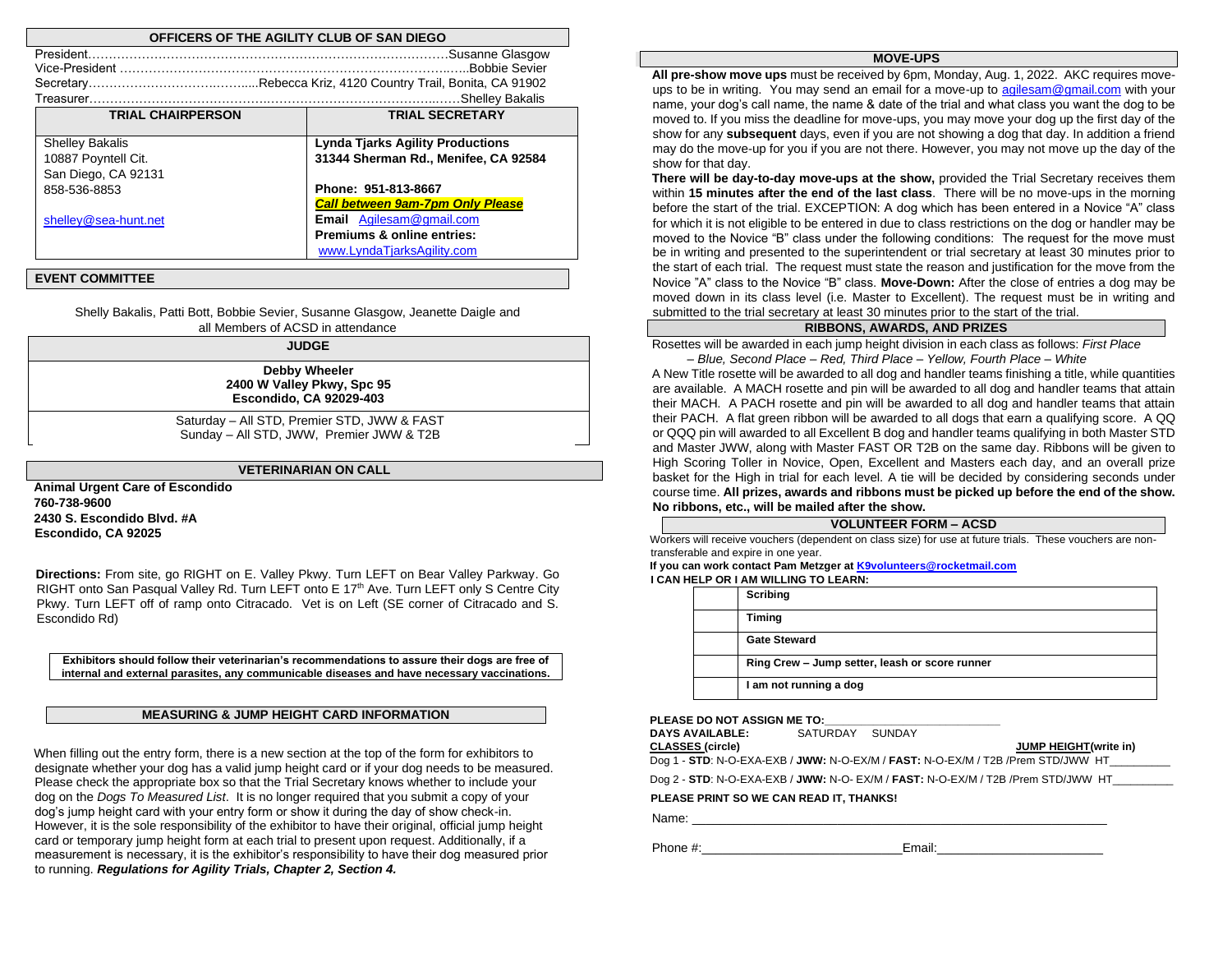#### **DIRECTIONS TO THE TRIAL SITE**

**SR 78 East:** Ends at Broadway. Turn right on Broadway to Washington Ave. Turn left onto Washington Ave. Go 4.2 miles to E. Valley Parkway and turn left. Go to Bevan Drive and turn left. At first stop sign, turn right. HVOC is on your right.

**Traveling on the I-15 South:** Exit at El Norte Parkway. Turn left (East) onto El Norte Pkwy and continue to East Valley Parkway. Turn LEFT and go to Beven Drive. Turn LEFT, then at first stop sign, turn RIGHT. HVOC is on your right.

**Traveling on the I-15 North:** Exit at Via Rancho Parkway. Go North for about 5 miles. Via Rancho Pkwy becomes Bear Valley Parkway. Continue until it ends at E. Valley Parkway. Turn RIGHT onto E. Valley Pkwy. Go to Bevan Drive and turn left. At first stop sign, turn right. HVOC is on your right.

**HOTEL INFORMATION For Motel 6, you will receive a 10% discount if you use coupon #CP542764 Motel 6 ……………………………………………………………………………….. 760-745-9252 900 N. Quince St. Escondido, CA 92025 Best Western Inn …………………………………………………………………… 760-740-1700 1700 Seven Oaks Rd Escondido, CA 92026 Rodeway Inn ………………………………………………………………………… 760-746-0441 250 W. El Norte Pkwy Escondido, CA 92026 Always check current pet policies. Inclusion of hotels in this premium does not** 

**RV/CAMPING** 

**constitute a recommendation.** 

There are a limited number of spots for overnight camping at HVOC. Contact Brenda for availability. 951-813-8667 or email agilesam@gmail.com

| 15236 Woods Valley Rd   |  |
|-------------------------|--|
| Valley Center, CA 92082 |  |

#### **CLASSES OFFERED**

Saturday – All STD, JWW, FAST & Prem. STD Sunday – All STD, JWW, T2B & Prem. JWW

Please consult the AKC Regulations for Agility Trials for a complete description and eligibility for entry into these classes. The exhibitor is fully responsible for entering the dog in the correct class(es)/height divisions. Dogs running in a lower height division than they are eligible for will be eliminated.

#### **ENTRY FEES PER DAY**

| First entry of each dog (includes a \$3.50 AKC recording fee)                 |                            |
|-------------------------------------------------------------------------------|----------------------------|
| 2 <sup>nd</sup> – 6th entry of same dog (includes a \$3.00 AKC recording Fee) | \$20.00Jr.Handler \$ 10.00 |

A junior must have an AKC Junior Handler number and is defined as someone less than 18 years of age on the day of the trial.

**Mail entry forms and fees to:** Lynda Tjarks, 31344 Sherman Rd., Menifee, CA 92584 All entries received before this date will be returned. Overnight or certified mail must be sent with the "No Signature Required" waiver signed. Please make checks payable to LYNDA TJARKS No entries will be accepted by phone or hand delivery. Inquiries may be directed to Lynda Tjarks at agilesam@gmail.com. No entry shall be made and no entry shall be accepted which specifies any conditions as to its acceptance.

**Illegible entries** will not be processed and will be returned to the exhibitor. Returned checks do not constitute a valid entry and the Trial Secretary will add a 20.00 collection fee to the amount of each returned check.

**ONLINE & CREDIT CARD ENTRIES**: ACSD is accepting 175 online entries through [www.LyndaTjarksAgility.com](http://www.lyndatjarksagility.com/) [O](http://www.lyndatjarksagility.com/)nline System. During the first 48 hours after opening, the initial limit of entries will be designated as follows: 175 online entries; 175 paper entries. If either form of entry has not filled at the end of the 48-hour time period, the club reserves the right to decrease or increase either the online or the paper limits accordingly. **No hand deliveries, emailed or faxed entries will be accepted.** 

#### **DOGS ELIGIBLE TO ENTER**

 This trial is open to all dogs of 15 months of age or older which are registered with the American Kennel Club or that have AKC Limited Registration, Purebred Alternative Listing/Indefinite Listing Privileges (PAL/ILP) or an AKC Canine Partners Listing number, or approved Foundation Stock Service (FSS) breeds. Dogs with a Purebred Alternative Listing/Indefinite Listing Privileges (PAL/ILP) or an AKC Canine Partners listing number must be spayed or neutered in order to compete. Dogs should be physically sound. Dogs that are blind shall not be eligible, nor will aggressive dogs, bitches in season, or dogs suffering from any deformity, injury, or illness which may affect the dog's physical or mental performance. No dog shall compete if it is taped or bandaged in any way or has anything attached to it for medical purposes. Refer to Chapter 2 of the Registration and Discipline Rules for the listing of registerable breeds that may participate. Puppies under four months of age are strictly prohibited from the trial grounds

| <b>HEIGHT DIVISIONS</b>                   |                                         |                                                         |  |  |  |  |  |
|-------------------------------------------|-----------------------------------------|---------------------------------------------------------|--|--|--|--|--|
| <b>REGULAR</b>                            | <b>PREFERRED</b>                        | <b>HEIGHT AT WITHERS</b>                                |  |  |  |  |  |
| Handlers may opt to run                   | Handlers must run their                 | Owners are responsible for entering their dog in the    |  |  |  |  |  |
| their dog in a higher<br>height division. | dog in their proper<br>eligible height. | proper height division.                                 |  |  |  |  |  |
| 8"                                        | 4"                                      | For dogs 11 inches and under at the withers             |  |  |  |  |  |
| 12"                                       | ጸ"                                      | For dogs 14 inches and under at the withers             |  |  |  |  |  |
| 16"                                       | 12"                                     | For dogs 18 inches and under at the withers             |  |  |  |  |  |
| 20"                                       | 16"                                     | For dogs 22 inches and under at the withers             |  |  |  |  |  |
|                                           |                                         | For dogs over 22 inches at the withers. Regular Dogs    |  |  |  |  |  |
| 24"                                       | 20"                                     | may not be entered in this height if they are 22 inches |  |  |  |  |  |
|                                           |                                         | and under.                                              |  |  |  |  |  |
|                                           |                                         | Dogs may be entered at this height at their             |  |  |  |  |  |
|                                           |                                         | owner's discretion if their measurement is 22 inches    |  |  |  |  |  |
| $24C$ "                                   | n/a                                     | and under at the withers.                               |  |  |  |  |  |
|                                           |                                         | Dogs who measure into the 24" regular jump height       |  |  |  |  |  |
|                                           |                                         | division may not enter 24-choice.                       |  |  |  |  |  |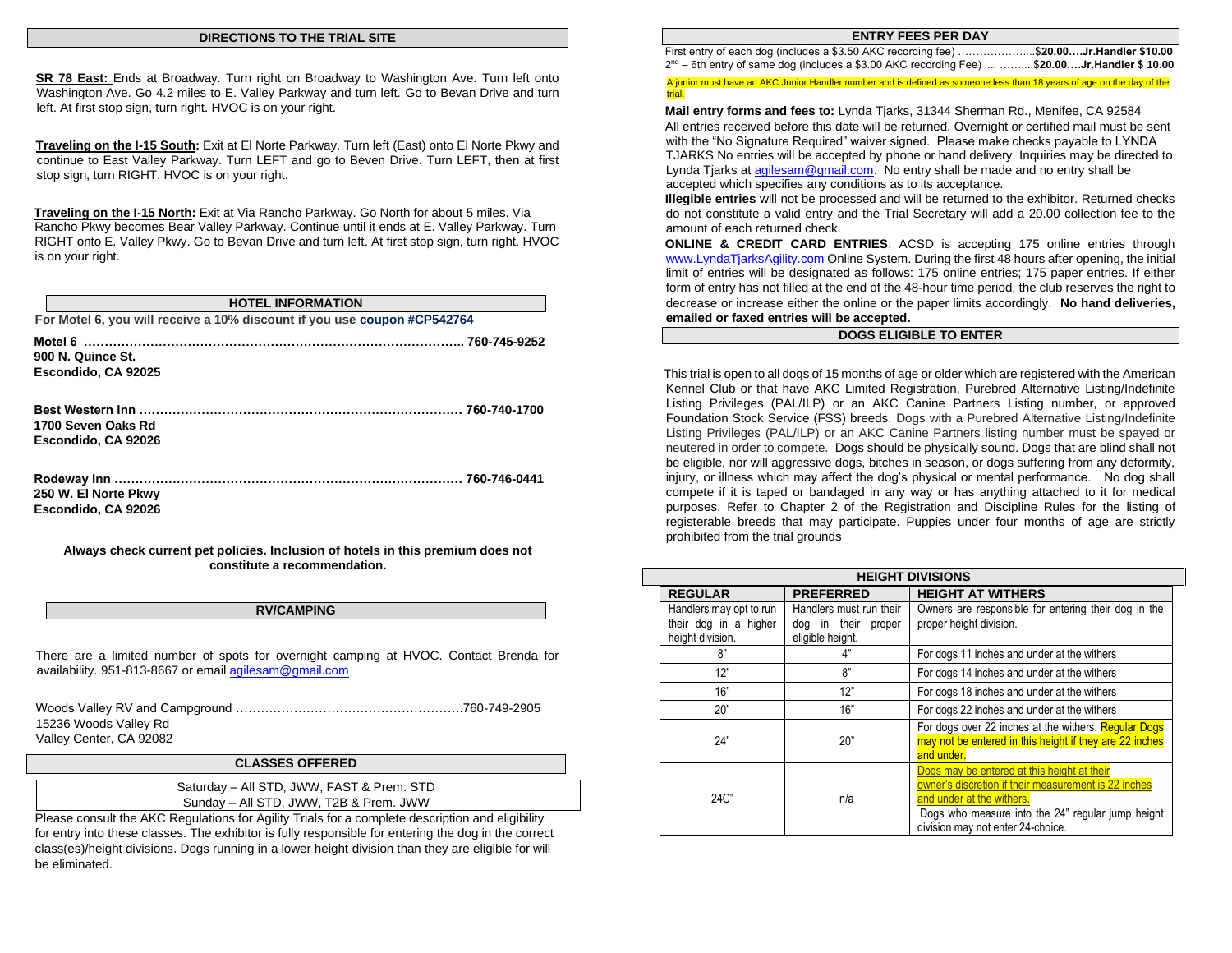## **Entering a Mixture of Regular and Preferred Classes Within the Same Trial Weekend – Multiple Jump Heights Within the Same Trial Day**

Effective January 1, 2020, exhibitors may enter a mixture of both Regular and Preferred classes on the same trial day and/or during a trial weekend. Any mixture of Regular and Preferred classes is allowed. Please note that if a dog qualifies in Regular Master Standard and Preferred Master JWW (or vice versa) on the same trial day, then NO Double Q shall be earned toward either the MACH or PACH title. The Double Q still requires that Standard Agility and Jumpers With Weaves be either both Regular OR both Preferred on the same trial day.

Additionally, within the same Regular or Preferred classes, a dog may now be entered in multiple jump heights within the same trial day. For example, the same dog may now be entered in 20 inch Master STD/JWW while also entered in 24C-inch Premier STD/JWW on the same trial day.

A separate entry form must be submitted when the same dog is being entered in a mixture of Regular and Preferred and/or different jump heights within the same trial weekend thereby clearly indicating which class(es) and/or jump heights belong together for each trial day of the weekend.

## **Entering For Exhibition Only (FEO)**

As of January 1, 2020, For Exhibition Only may be offered at the option of the host club. FEO will be offered on a one-year pilot basis in order to give AKC time to evaluate its impact. FEO will allow exhibitors to work with their dogs in a trial environment. FEO is only allowed in the Time 2 Beat and FAST classes. FEO will be of value to new exhibitors or exhibitors that are having difficulty with a specific obstacle and/or ring environment. Competitors must enter in T2B and/or FAST. Participation in FEO is non-qualifying.

- FEO runs are treated as trial entries. The exhibitor must enter the class(es) (T2B and/or FAST) prior to the closing date, pay class entry fee(s) and the Trial Secretary must record the entry in the Trial Catalog as part of the results for that class. FEO does not need to be noted on the entry form; the handler will declare the day of the show.
- Dogs may be entered in any jump height for FEO runs. If entered in an ineligible jump height, the team is committed to FEO for that run and must declare FEO on the start line. Day of show jump height changes are not allowed.
- Dogs may be entered in any level of FAST (Novice, Open, Excellent, Master). If the dog is not eligible for the level entered, the team is committed to FEO for that run and must declare FEO on the start line. Day of show level changes are not allowed.
- The exhibitor must declare FEO in the ring prior to leading out. FEO may be declared earlier (ex. when checking in at the gate board).
- Toys are allowed in the ring
	- o Toys must be non-audible
	- Toys may not leave the handler's hand
	- o Toys that roll freely cannot be used
- Food/treats are not allowed in the ring
- FEO should be utilized for the benefit of the dog and not as a punitive correction. Harsh verbal and /or physical corrections shall not be tolerated. Any determination of harshness by the judge shall be immediately whistled and the handler will be dismissed from the ring.
- A judge must monitor the entire run. Judges can stop a run at any time

## **Fix and Go On (FNG)**

As of January 1, 2020, Fix and Go On will be offered on a one-year pilot basis in order to give AKC time to evaluate its impact. FNG allows exhibitors to immediately reattempt an obstacle at any time while on course when the dog's performance of an obstacle is not to their expectation. This allows the dog to successfully complete the obstacle then finish the course or leave the ring on a positive note. Using FNG will result in a non-qualifying score.

## Fix and Go On is not pre-entered; rather, it occurs during the course of the run.

## **UPDATED COVID 19 GUIDELINES**

*If you have tested positive for COVID 19 or exhibit symptoms that morning, DO NOT ATTEND THE TRIAL! You will receive a full refund with proof of test.* 

COVID waivers are not required any longer.

These guidelines may be modified for different venues OR changes that the State or CDC make. If changes occur after the Judging Schedule is published but before the trial begins, you will be notified by email.

Masks are encouraged for unvaccinated people (per CDC and State recommendation). This will be an honor system – we will not be requiring proof of vaccination.

If you are vaccinated, it will be a personal choice whether you want to wear a mask or not.

**We encourage everyone to keep social distancing, especially when walking the course.**

**Be aware that people will have different levels of comfort at this time and please respect that.**